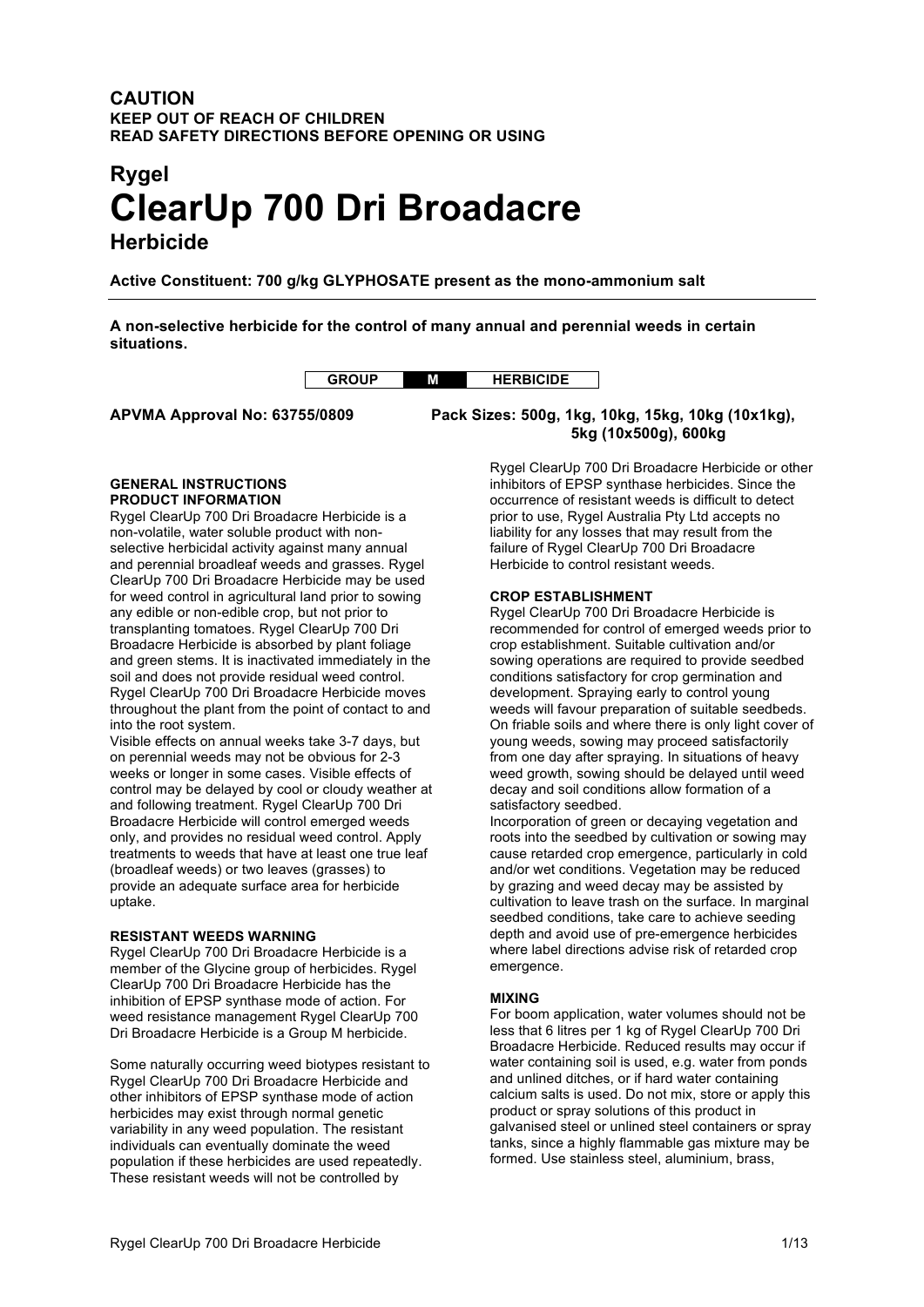copper, fibreglass, plastic-lined containers or spray tanks.

Spray tanks, pumps, line and nozzles should be thoroughly cleaned with clean water following application to prevent corrosion. Ensure the spray tank is free of any residue of previous spray materials. Use spray solutions promptly and certainly within 5 days, since a gradual loss of activity will occur. Good agitation is required, particularly under cold conditions, to ensure all of the Rygel ClearUp 700 Dri Broadacre Herbicide dissolves when first added to the tank.

## *Full Agitation in Pre-filled Spray Tank*

- Fill the tank with one-half the required amount of clean water and set the pump on full agitation.
- Add the required amount of Rygel ClearUp 700 Dri Broadacre Herbicide slowly to ensure that it is well dispersed throughout the tank and none collects on the bottom. Suggested rate is 10 kg in 2-3 minutes.
- Continue water addition and fully agitate until all the Rygel ClearUp 700 Dri Broadacre Herbicide is completely dissolved.

#### **SURFACTANT ADDITION**

Additional surfactant is not required except where the rate of Rygel ClearUp 700 Dri Broadacre Herbicide is less than 6g/L when applied by boom. Rate: Add Rygel Gly Wetter Plus at 100mL per 100L water. Results with other surfactants may be variable. Do not mix with spraying oils, agricultural chemicals or any other material except as directed on the label.

## **TANK MIXTURES**

Rygel ClearUp 700 Dri Broadacre Herbicide may be tank mixed with the following herbicides, insecticides and additives. Read and follow all label directions, restraints, plant-back periods, withholding periods, regional use restrictions and safety directions for the tank-mix products.

#### **Mixing Instructions For All Tank Mixtures**

- 1. Fill the spray tank 1/3 to 1/2 full with clean water and start agitation.
- 2. Add Rygel ClearUp 700 Dri Broadacre Herbicide. Mix thoroughly and continue water addition.
- 3. Where crystalline ammonium sulphate is recommended, wash the ammonium sulphate through a top mesh screen into the tank and mix thoroughly.
- 4. Add recommended herbicide/insecticide/additive to the spray tank and mix thoroughly.
- 5. Add surfactant near the end of the filling process to minimise foaming.

Always maintain adequate agitation during application and use the tank-mix promptly.

## **Tank Mixtures - Herbicides**

Atrazine\* flowable or granular (Agricultural uses only. DO NOT apply the tank-mix for control of Barnyard grass or Liverseed grass), 2,4-D Ester, dicamba, Express, triclopyr (600g/L), chlorsulfuron, simazine\* Flowable or granular, Oust®, Yield®, Stomp® 330E, Tillmaster® CT, metsulfuron,

triasulfuron 750 WG, Flandor® 500, LVE MCPA, and oxyfluorfen.

\*Ammonium sulphate may improve the performance of tank mixtures of Rygel ClearUp 700 Dri Broadacre Herbicide and atrazine and simazine. See directions below.

The addition of oxyfluorfen at 75mL/ha to recommended rates of Rygel ClearUp 700 Dri Broadacre Herbicide prior to planting wheat or barley will improve knockdown and increase the speed at which treated weeds develop visible symptoms of phytotoxicity.

## **Tank Mixtures - Additives**

Ammonium Sulphate (crystalline or liquid 500g/L). RATE: 2L or 1kg/100L spray solution The addition of crystalline ammonium sulphate to Rygel ClearUp 700 Dri Broadacre Herbicide, when used to control ANNUAL weeds, MAY improve the performance of Rygel ClearUp 700 Dri Broadacre Herbicide under adverse environmental conditions such as cool, cloudy weather. Ammonium sulphate may also improve the performance of tank mixtures of Rygel ClearUp 700 Dri Broadacre Herbicide and atrazine and simazine. Use only crystalline or liquid (500g/L) ammonium sulphate, NOT prilled or granular forms. Ammonium sulphate may be corrosive to metal parts of the sprayer. Thoroughly flush tanks, pumps and nozzles with water after use.

## **Rygel Organowett Penetrant**

RATE: 20 mL/10L spray solution. Add when treating Bracken (boom application).

# **Rygel Grass-Wett Surfactant**

RATE: 20 mL/10L spray solution. Add when treating Annual ryegrass in spring (from beginning of August to end of October). Silvergrass and perennial grasses – see critical comments section. Rygel Grass-Wett is not a general purpose surfactant and should be used only where recommended.

#### **Tank Mixtures - Insecticides**

This product is compatible with the following insecticides: Dimethoate, Imidan®, Le-Mat®, Lorsban® 500, Metasystox®, Perfekthion® EC 400, Sumithion® ULV, and emulsifiable concentrates of dimethoate and fenitrothion. Other insecticides have not been tested.

## **APPLICATION**

Rygel ClearUp 700 Dri Broadacre Herbicide is a non-selective translocated herbicide. Direct spray contact, or even slight drift, may cause severe injury or destruction of any growing crops or other desirable plants including trees. Clean all equipment after use by thoroughly washing with water.

#### **Boom Equipment**

For broadacre application, a spray volume of 60L/ha or less is recommended for optimum performance. Fan nozzles equipment is recommended, using pressures in the range 240-280 kPa. Boom height must be set to ensure double overlap of nozzle patterns at the top of the weed canopy.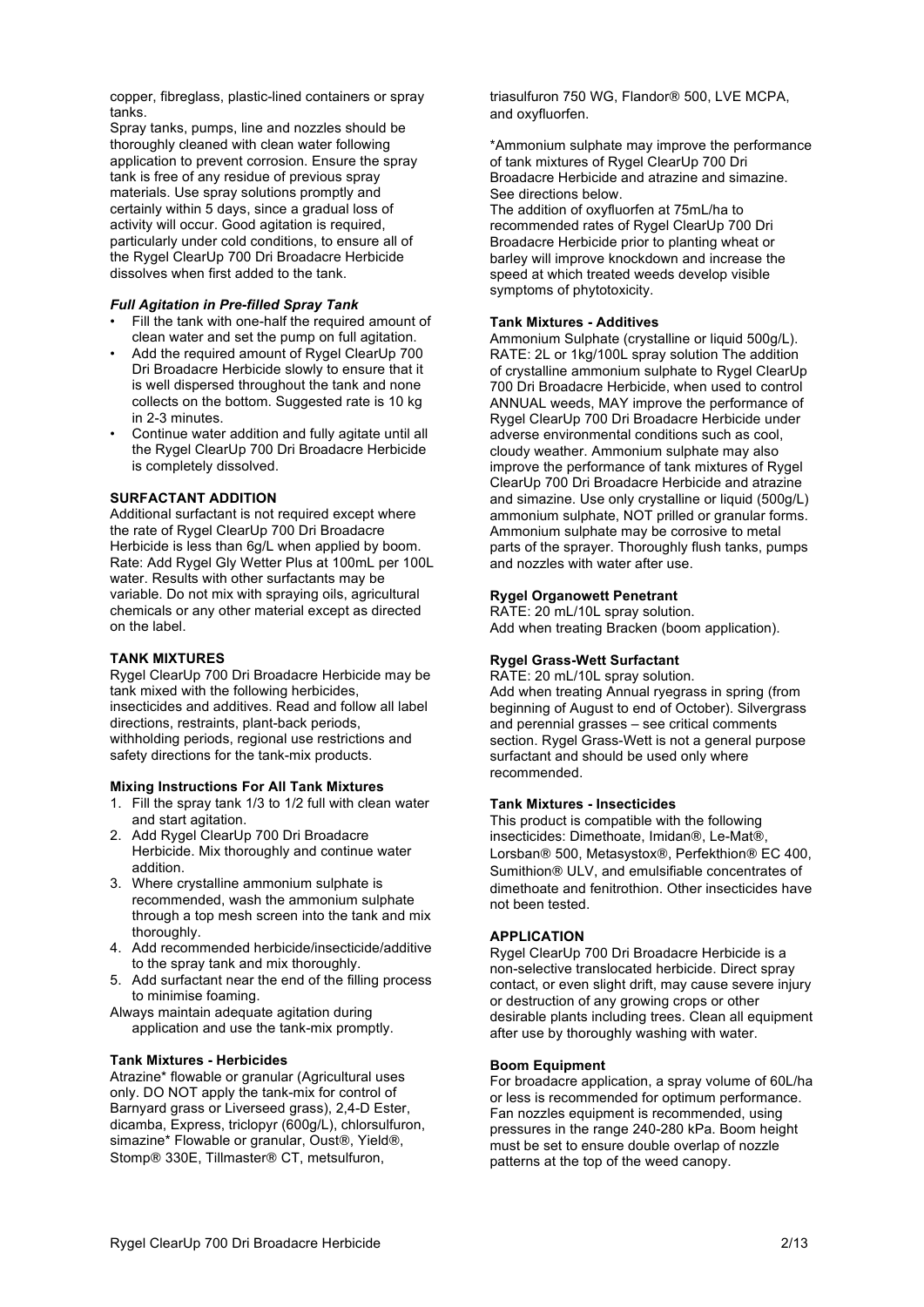## **High Volume Application**

(e.g. Knapsack/Handgun Equipment) The dilution rate is given as g/litre e.g.: 5 grams Rygel ClearUp 700 Dri Broadacre Herbicide per 1 litre of water. This is equal to 75g Rygel ClearUp 700 Dri Broadacre Herbicide per 15 litres of water or 500g per 100 litres of water.

Adjust equipment to achieve an even spray pattern. Apply to ensure complete and uniform wetting of all foliage. For handgun equipment, a D6 spray tip (Spraying Systems Australia P/L) or equivalent and an operating pressure of 400-700 kPa are recommended.

## **Aerial Equipment**

Aerial equipment may be used to apply Rygel ClearUp 700 Dri Broadacre Herbicide only in pasture or fallow situations prior to establishment of field crops, fodder crops, or new pasture and for pre-harvest application to sorghum and cotton crops. DO NOT use in intensive horticultural cropping areas.

Use recommended rates of Rygel ClearUp 700 Dri Broadacre Herbicide specified in this label up to a maximum limit of 2.1 kg/ha. For Micronair and boom equipment, apply in a minimum spray volume of at least 20L/ha. Droplets with an average size (VMD) of 250-350 micron diameter are recommended. Swath width should be 15-17m. Thoroughly wash aircraft, especially landing gear, after each day of spraying to remove herbicide residues.

## **Application on hilly terrain:**

As spraying height may vary, to maximise target contact, increase water volume to 30-80L/ha and increase droplet size to at least 300 micron VMD.

#### **Application under summer conditions:**

High temperatures and/or low relative humidity cause excessive evaporation of spray droplets that may reduce results. When temperature reaches 25<sup>°</sup>C, increase water volume to at least 30L/ha and increase droplet size to at least 300 micron VMD. DO NOT apply Rygel ClearUp 700 Dri Broadacre Herbicide by aircraft when temperature is above  $30^{\circ}$ C.

## **Avoid Drift:**

DO NOT use with spraying equipment or under meteorological conditions which could be expected to cause spray drift onto nearby susceptible plants, adjacent crops, crop lands or pastures. Equipment settings which produce fine droplets (150 microns or less), winds over 8 km/h, inversion conditions, still air and hot dry days all contribute to drift.

## **APPLICATION CHECKLIST**

- Do not treat weeds under poor growing or dormant conditions (such as occur in drought, waterlogging, disease, insect damage or following frosts) as reduced weed control may result. Reduced efficacy may also occur when treating weeds heavily covered with dust or silt.
- Do not add additional surfactant or mix with any other agricultural chemicals, herbicide oils or other materials except as specifically directed on this label.
- Rygel ClearUp 700 Dri Broadacre Herbicide is absorbed by plant foliage and green stems. Rainfall soon after application may wash the herbicide off the weeds, particularly if the weeds are not actively growing, under stress or conditions of low light intensity or darkness.
- Delay treatment of plants wet with dew or rain if water droplets run off when plants are disturbed.
- Do not disturb treated weeds by cultivation sowing or grazing for one day after treatment of annual weeds and 7 days for perennial weeds, to ensure herbicide adsorption except where noted.
- A Withholding Period for grazing stock is not required. However, it is recommended that grazing of treated plants be delayed (as recommended above) to ensure herbicide adsorption. Certain plants such as, Soursob, St John's Wort and Bracken, may be naturally toxic to stock. Where known toxic plants are present, grazing should be delayed until complete browning of treated plants has occurred.

## **PROTECTION OF CROP, NATIVE AND OTHER NON-TARGET PLANTS**

Avoid contact with foliage, green stems or fruit of crops, desirable plants and trees, since severe injury or destruction may result.

DO NOT apply under weather conditions, or from spraying equipment, that may cause spray to drift onto nearby susceptible plants/crops, cropping lands or pastures.

## **PROTECTION OF WILDLIFE, FISH, CRUSTACEANS AND ENVIRONMENT**

DO NOT contaminate dams, rivers or streams with the product or used container. DO NOT apply to weeds growing in or over water. DO NOT spray across open bodies of water.

## **STORAGE AND DISPOSAL**

Store in the closed, original container in a dry, cool, well-ventilated area out of direct sunlight. Do not contaminate seed, feed or foodstuff. Shake empty bag into spray tank. Do not dispose of undiluted chemicals on site. Puncture or shred and bury empty containers in a local landfill. If no landfill is available, bury the containers below 500 mm in a disposal pit specifically marked and set up for this purpose clear of waterways, desirable vegetation and tree roots. Empty containers and product should not be burnt.

## **SAFETY DIRECTIONS**

Harmful if swallowed. Will irritate the eyes and skin. Avoid contact with eyes and skin. When preparing product for use wear elbow-length PVC gloves and face-shield or goggles. After use and before eating, drinking or smoking, wash hands, arms and face thoroughly with soap and water. After each day's use wash gloves, face-shield or goggles and contaminated clothing.

## **FIRST AID**

If poisoning occurs, contact a doctor or Poisons Information Centre. Phone Australia 13 11 26.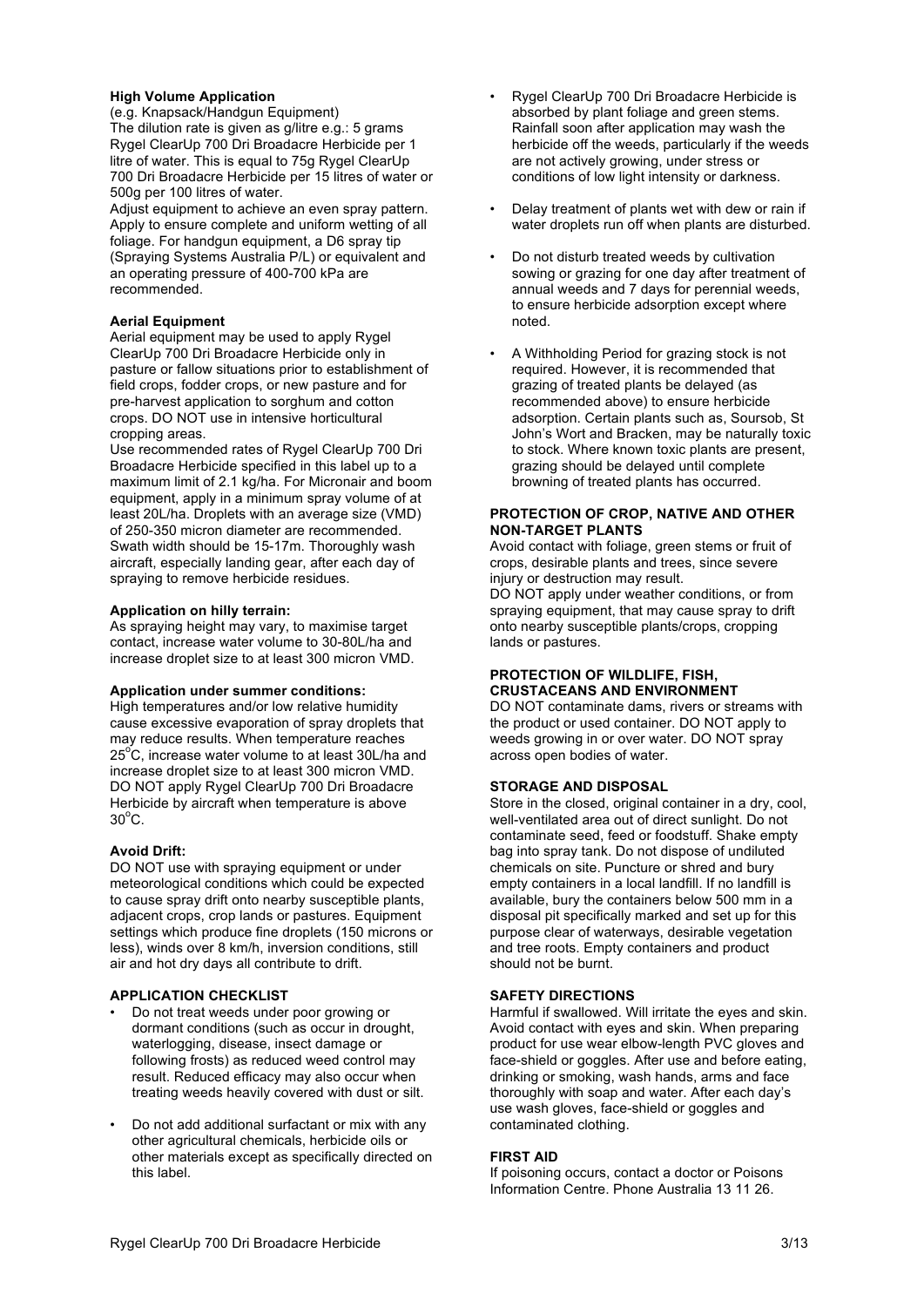# **MATERIAL SAFETY DATA SHEET**

Additional information is listed in the Material Safety Data Sheet, which can be obtained from the supplier.

## **CONDITIONS OF SALE**

The use of Rygel ClearUp 700 Dri Broadacre Herbicide being beyond the control of the manufacturer, no warranty expressed or implied is given by Rygel Australia Pty Ltd regarding its suitability, fitness or efficiency for any purpose for which it is used by the buyer, whether in accordance with the directions or not and Rygel Australia Pty Ltd accepts no responsibility for any consequences whatsoever resulting from the use of this product**.**

## **In an Emergency Dial 000 Police or Fire Brigade**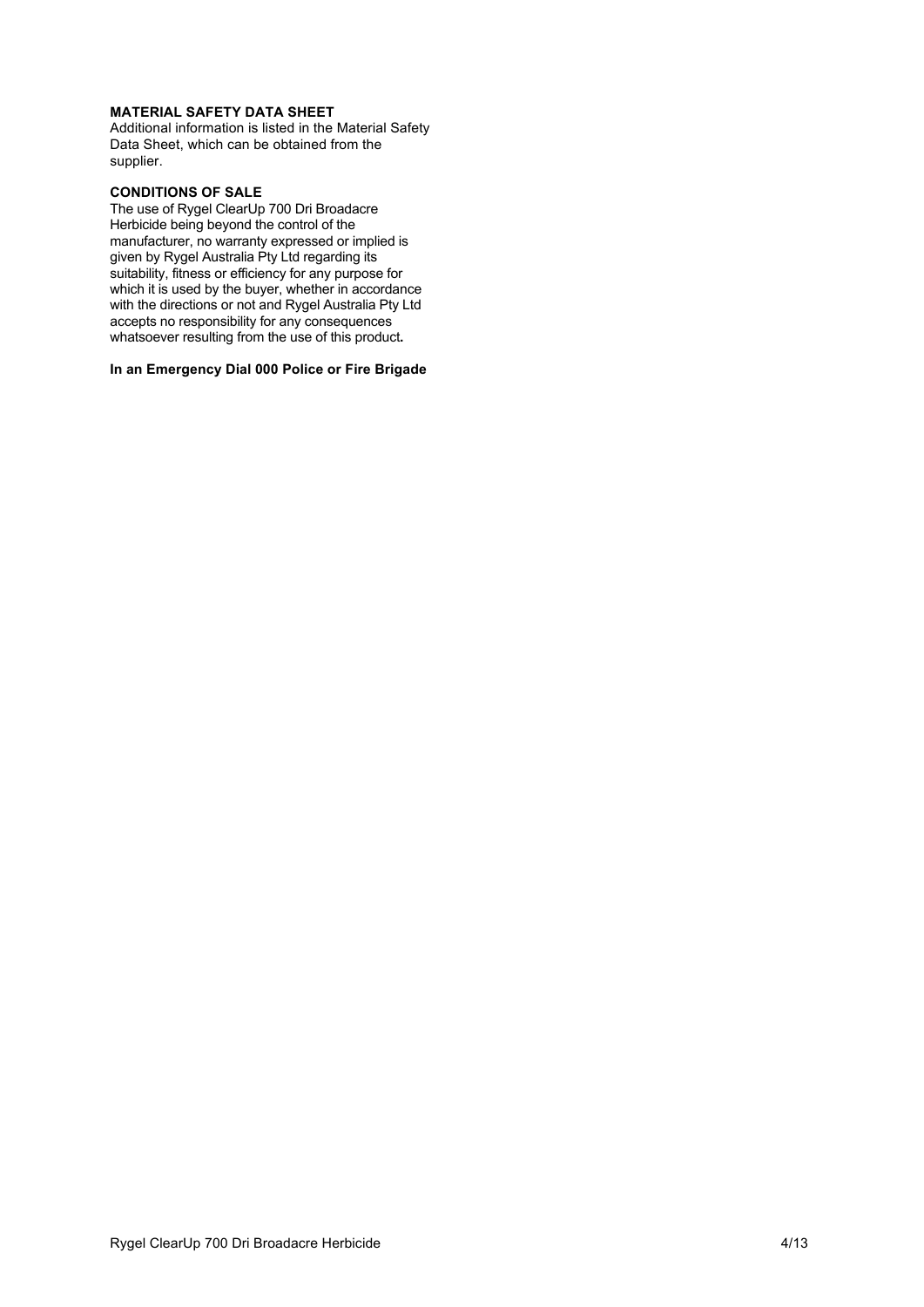# **DIRECTIONS FOR USE GENERAL WEED CONTROL - ALL STATES**

| <b>SITUATION</b>                                                                                                                                                       | <b>CRITICAL COMMENTS Read Application Checklist before using</b>                                                                                                                                  |
|------------------------------------------------------------------------------------------------------------------------------------------------------------------------|---------------------------------------------------------------------------------------------------------------------------------------------------------------------------------------------------|
| For general weed control in Domestic areas<br>(Home gardens), Commercial, Industrial and<br>Public Service areas, Agricultural buildings<br>and other farm situations. | • For the control of many grasses and broadleaf weeds.<br>RATE: 5 g per litre of water.<br>• Apply when weeds are actively growing.<br>• Apply to ensure complete and uniform wetting of foliage. |
|                                                                                                                                                                        | • Visible symptoms may take from 3 to 7 days to develop.                                                                                                                                          |
| For specific weeds refer to the appropriate                                                                                                                            |                                                                                                                                                                                                   |
| Weeds Controlled table.                                                                                                                                                |                                                                                                                                                                                                   |

# **USE SITUATIONS**: **All States (except where noted)**

For rates of application and weeds controlled, see **Weeds Controlled** tables.

| <b>SITUATION</b>                                                                                                                                | <b>CRITICAL COMMENTS</b>                                                                                                                                                                                                                                                                                                                                           |
|-------------------------------------------------------------------------------------------------------------------------------------------------|--------------------------------------------------------------------------------------------------------------------------------------------------------------------------------------------------------------------------------------------------------------------------------------------------------------------------------------------------------------------|
| <b>NON-AGRICULTURAL AREAS</b><br>Around buildings, Commercial and<br>industrial areas, Domestic and<br>public service areas, Right-of-<br>ways. | • Rygel ClearUp 700 Dri Broadacre Herbicide does not provide residual weed<br>control. For residual weed control of annual weeds, Rygel ClearUp 700 Dri<br>Broadacre Herbicide may be tank mixed with certain residual herbicides. See<br><b>Tank Mixtures/Herbicides.</b>                                                                                         |
| <b>AGRICULTURAL AREAS</b>                                                                                                                       | • Rygel ClearUp 700 Dri Broadacre Herbicide may be used for control of annual<br>and perennial weeds as directed, in agricultural land prior to sowing of any<br>edible or non-edible crop, but not prior to transplanting tomato seedlings.                                                                                                                       |
| DRY DRAINS AND CHANNELS<br>(ETC).                                                                                                               | DO NOT apply to weeds growing in or over water. DO NOT spray across open<br>bodies of water, and do NOT allow spray to enter the water. DO NOT allow<br>water to return to dry channels and drains within 4 days of application.                                                                                                                                   |
| <b>FORESTS</b>                                                                                                                                  | • Rygel ClearUp 700 Dri Broadacre Herbicide may be used prior to the<br>establishment of nurseries, for site preparation prior to planting and amongst<br>established trees using a directed or shielded spray. DO NOT allow spray or<br>spray drift to contact foliage or green bark of desirable trees, since severe injury<br>may result.                       |
| <b>COTTON</b><br><b>Shielded Sprayers</b><br>QLD, NSW only.                                                                                     | • Apply Rygel ClearUp 700 Dri Broadacre Herbicide to weeds growing between<br>crop rows using a shielded sprayer. Refer to the <b>Weeds Controlled</b> tables for<br>rates of application.<br>DO NOT apply in crops less than 20 cm high. DO NOT allow spray or spray drift<br>to contact any part of the cotton plant as severe injury or destruction may result. |

**USE SITUATIONS:** ALL STATES (except where noted). For rates of application and weeds controlled see **Weeds Controlled** tables.

| <b>SITUATION</b>                     | <b>CRITICAL COMMENTS</b>                                                         |
|--------------------------------------|----------------------------------------------------------------------------------|
| <b>TREE AND VINE CROPS</b>           | • Apply as directed or shielded spray.                                           |
| Avocado, Banana, Blueberries,        | DO NOT apply as a spray near trees or vines less than 3 years old unless they    |
| Citrus fruit, Custard apples,        | are protectively shielded from spray and spray drift.                            |
| Duboisia Figs - dessert, Guava,      | • Citrus fruit, Nuts, Olives, Pome fruit & Vineyards. DO NOT allow spray drift   |
| Kiwifruit, Litchi, Mango, Monstera - | to contact green bark or stems, canes, laterals, suckers, fresh wounds, foliage  |
| fruit, Nuts (including Almond,       | or fruit.                                                                        |
| Pecan, Macadamia, Pistachio and      | • Tea. Apply a maximum of 2 kg/ha by shielded boom or directed off-centre        |
| Walnut), Olives. Pawpaw,             | nozzle or 3g/litre by directed handgun or knapsack to avoid application to the   |
| Persimmons, Pome fruit,              | crop.                                                                            |
| Raspberries, Stone fruit, Tea,       | . All other crops. DO NOT allow spray or spray drift to contact any part of      |
| Vineyards                            | the plant including the trunk. CAUTION: Where split bark on Kiwifruit and        |
|                                      | green stems on Pawpaw occur, extreme care is required.                           |
|                                      | • For residual control of annual weeds, Rygel ClearUp 700 Dri Broadacre          |
|                                      | Herbicide may be tank-mixed with compatible herbicides, which are labelled for   |
|                                      | use in the above crops. See Tank Mixtures/Herbicides for directions.             |
| <b>PASTURE</b>                       | • DIRECTED (SPOT) APPLICATION: Rygel ClearUp 700 Dri Broadacre                   |
|                                      | Herbicide is non-selective and may damage or kill any plant in the sprayed area. |
|                                      | Re-treatment and/or pasture improvement may be necessary to restrict seedling    |
|                                      | re-establishment.                                                                |
|                                      | <b>BOOM APPLICATION:</b> Rygel ClearUp 700 Dri Broadacre Herbicide may be        |
|                                      | used to suppress or kill existing pasture species prior to re-seeding or         |
|                                      | establishment of other crops. Where spot application is undertaken, grazing      |
|                                      | stock need not be removed.                                                       |
|                                      | <b>CAUTION:</b> Certain plants may be naturally toxic to stock. Where know toxic |
|                                      | plants are present DO NOT allow stock to graze until complete browning of        |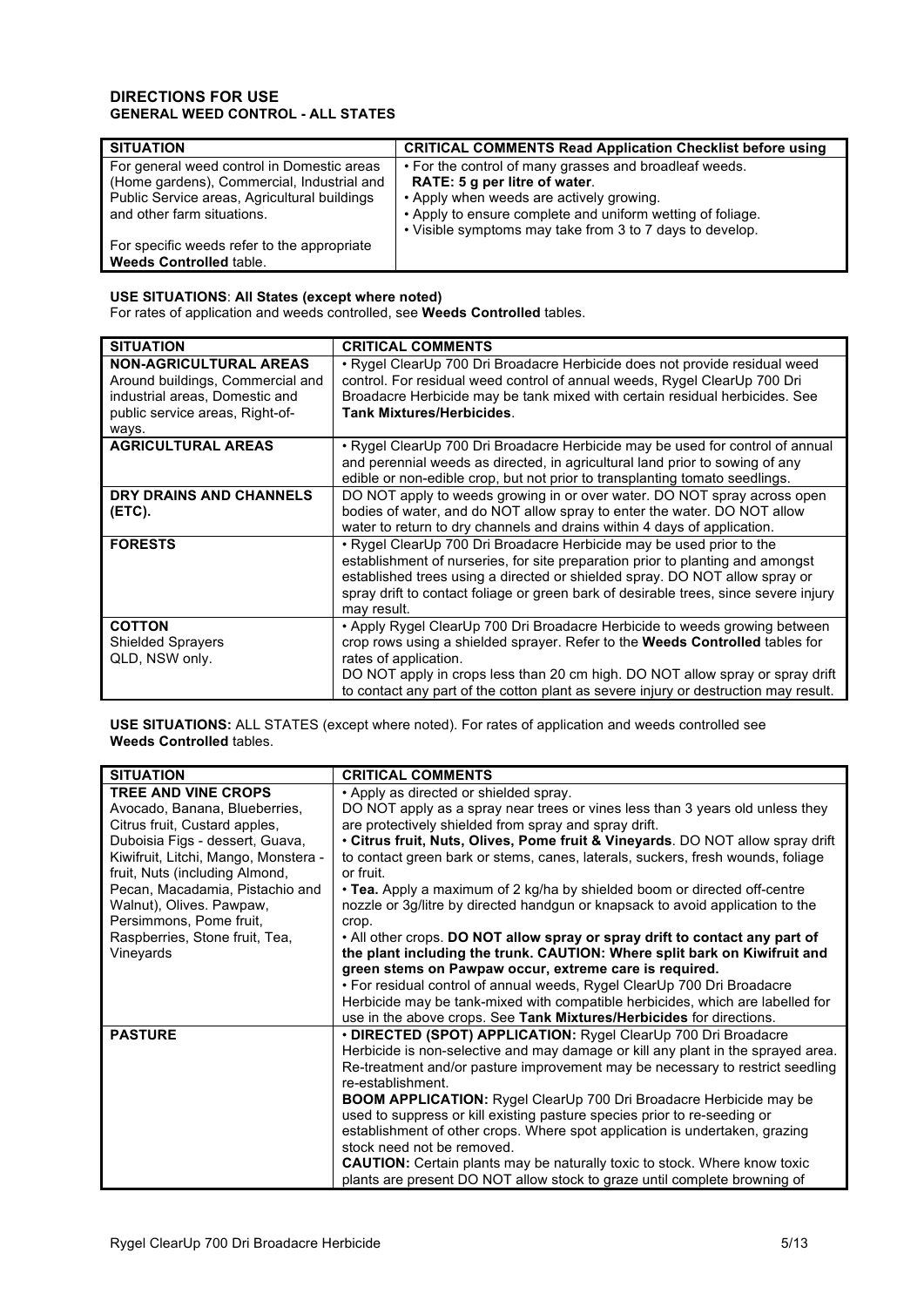| <b>SITUATION</b>                                                    | <b>CRITICAL COMMENTS</b>                                                                                                                                                                                                                                                                                                                                                                                                                                                                |
|---------------------------------------------------------------------|-----------------------------------------------------------------------------------------------------------------------------------------------------------------------------------------------------------------------------------------------------------------------------------------------------------------------------------------------------------------------------------------------------------------------------------------------------------------------------------------|
|                                                                     | treated plants has occurred.                                                                                                                                                                                                                                                                                                                                                                                                                                                            |
| <b>ONIONS</b><br>Post-plant, pre-emergence<br>application TAS only. | • For control of annual weeds and suppression of perennial weeds, including<br>Rope Twitch, apply Rygel ClearUp 700 Dri Broadacre Herbicide at 530g - 1.6<br>kg/ha post sowing and at least 7 days before crop is due to emerge. DO NOT<br>apply to emerging onion plants, as severe injury will result. Use the lower rate<br>on small actively growing annual weeds. Increase to the higher rate for larger<br>annual weeds (over 15 cm tall) and for suppression of perennial weeds. |

# **ANNUAL WEEDS REGISTRATION IN ALL STATES/TERRITORIES UNLESS OTHERWISE SPECIFIED**

| <b>WEEDS CONTROLLED</b>                                                                                                                                                                                                                                                                                  | <b>BOOM</b>  | <b>HANDGUN/</b> | <b>CRITICAL COMMENTS</b>                                            |
|----------------------------------------------------------------------------------------------------------------------------------------------------------------------------------------------------------------------------------------------------------------------------------------------------------|--------------|-----------------|---------------------------------------------------------------------|
|                                                                                                                                                                                                                                                                                                          | Rate/ha      | <b>KNAPSACK</b> | <b>Read Application Checklist before</b>                            |
|                                                                                                                                                                                                                                                                                                          |              |                 | using.                                                              |
| Annual ryegrass                                                                                                                                                                                                                                                                                          |              |                 | . Apply to weeds whenever they are                                  |
| Amaranth                                                                                                                                                                                                                                                                                                 | $1 - 1.6$ kg | $3 - 5$ g/litre | not subject to stress due to drought                                |
| <b>Barley grass</b>                                                                                                                                                                                                                                                                                      |              |                 | or frost.                                                           |
| Barnyard grass                                                                                                                                                                                                                                                                                           |              |                 |                                                                     |
| Bent grass <sup>cd</sup>                                                                                                                                                                                                                                                                                 |              |                 | • Use higher rate on weeds over 15 cm                               |
| Brome grass                                                                                                                                                                                                                                                                                              |              |                 | in height or diameter or where dense                                |
| Caltrop                                                                                                                                                                                                                                                                                                  |              |                 | weed cover limits spray coverage.                                   |
| Canary grass                                                                                                                                                                                                                                                                                             |              |                 |                                                                     |
| Capeweed                                                                                                                                                                                                                                                                                                 |              |                 | • Use higher spot spraying rate when                                |
| Cereals                                                                                                                                                                                                                                                                                                  |              |                 | applying less than 5L spray per                                     |
| Chickweed                                                                                                                                                                                                                                                                                                |              |                 | $100$ sqm.                                                          |
| Cobbler's pegs                                                                                                                                                                                                                                                                                           |              |                 |                                                                     |
| Deadnettle                                                                                                                                                                                                                                                                                               |              |                 | • Rygel ClearUp 700 Dri Broadacre                                   |
| Doublegee                                                                                                                                                                                                                                                                                                |              |                 | Herbicide does not provide residual                                 |
| Fumitory                                                                                                                                                                                                                                                                                                 |              |                 | weed control. Repeat treatments may                                 |
| Ground cherry                                                                                                                                                                                                                                                                                            |              |                 | be necessary to control later                                       |
| <b>Hedge Mustard</b>                                                                                                                                                                                                                                                                                     |              |                 | germinating weeds.                                                  |
|                                                                                                                                                                                                                                                                                                          |              |                 |                                                                     |
|                                                                                                                                                                                                                                                                                                          |              |                 | • For residual control of annual weeds,                             |
|                                                                                                                                                                                                                                                                                                          |              |                 |                                                                     |
| Mintweed                                                                                                                                                                                                                                                                                                 |              |                 |                                                                     |
|                                                                                                                                                                                                                                                                                                          |              |                 | certain residual herbicides. See Tank                               |
|                                                                                                                                                                                                                                                                                                          |              |                 | <b>Mixtures/Herbicides for directions.</b>                          |
| Paterson's Curse                                                                                                                                                                                                                                                                                         |              |                 |                                                                     |
|                                                                                                                                                                                                                                                                                                          |              |                 |                                                                     |
| Potato weed                                                                                                                                                                                                                                                                                              |              |                 |                                                                     |
|                                                                                                                                                                                                                                                                                                          |              |                 |                                                                     |
|                                                                                                                                                                                                                                                                                                          |              |                 |                                                                     |
|                                                                                                                                                                                                                                                                                                          |              |                 |                                                                     |
|                                                                                                                                                                                                                                                                                                          |              |                 |                                                                     |
|                                                                                                                                                                                                                                                                                                          |              |                 |                                                                     |
|                                                                                                                                                                                                                                                                                                          |              |                 |                                                                     |
|                                                                                                                                                                                                                                                                                                          |              |                 |                                                                     |
|                                                                                                                                                                                                                                                                                                          |              |                 |                                                                     |
|                                                                                                                                                                                                                                                                                                          |              |                 |                                                                     |
|                                                                                                                                                                                                                                                                                                          |              |                 |                                                                     |
|                                                                                                                                                                                                                                                                                                          |              |                 |                                                                     |
| Hoary Cress bcd<br><b>Lesser Swinecress</b><br>Liverseed grass<br>Noogoora burr <sup>ab</sup><br>Paradoxa grass<br>Pigweed<br>Saffron thistle<br>Silvergrass<br>Sowthistle<br>Spear thistle<br>Spiny Burrgrass<br>Spurge<br>Thornapple<br>Variegated thistle<br>Wild oats<br>Wild turnip<br>Winter grass |              |                 | Rygel ClearUp 700 Dri Broadacre<br>Herbicide may be tank-mixed with |

# **STATE REGISTRATION CODE**

| $a -$ | Queensland | Tasmania |
|-------|------------|----------|

- b- New South Wales<br>c- Victoria
- 
- 
- a- Tasmania<br>e- South Australia<br>f- Western Australia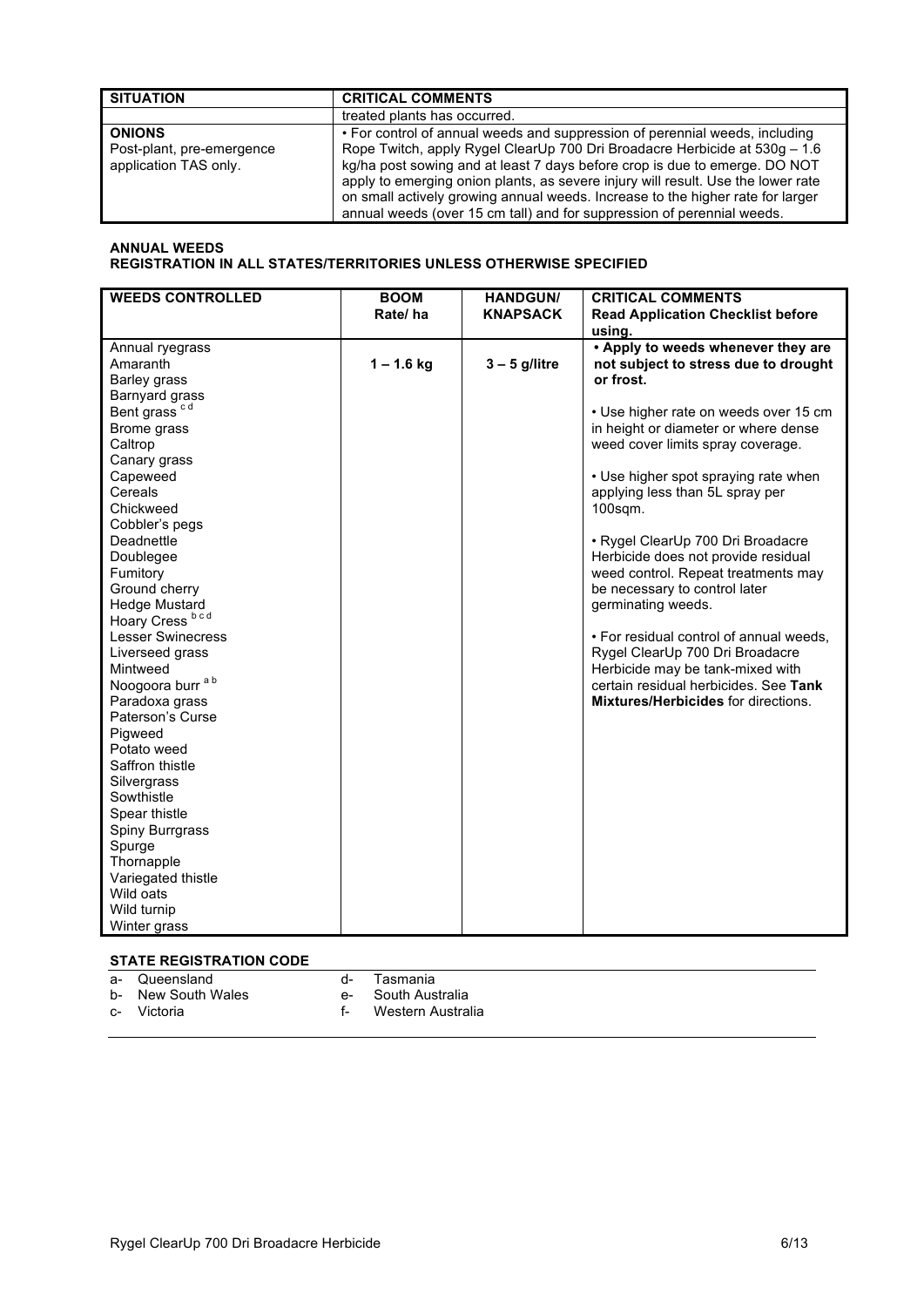## **PERENNIAL WEEDS: REGISTRATION IN ALL STATES/TERRITORIES UNLESS OTHERWISE SPECIFIED**

| <b>WEEDS</b><br><b>CONTROLLED</b>                                                                                                                                                                                                                                           | <b>BOOM</b><br>Rate/ha | Handgun /<br>Knapsack | <b>CRITICAL COMMENTS</b>                                                                                                                                                                                                                                                                                                                                                                                                                                                                                                                                                          |
|-----------------------------------------------------------------------------------------------------------------------------------------------------------------------------------------------------------------------------------------------------------------------------|------------------------|-----------------------|-----------------------------------------------------------------------------------------------------------------------------------------------------------------------------------------------------------------------------------------------------------------------------------------------------------------------------------------------------------------------------------------------------------------------------------------------------------------------------------------------------------------------------------------------------------------------------------|
| Artichoke thistle ce<br>African Lovegrass bcf<br>Carpet grass<br>Cocksfoot<br>Flatweed<br>Johnson grass<br>Kikuyu<br><b>Nutgrass</b><br>Paspalum<br>Phalaris <sup>bce</sup><br>Plantain<br>Prairie grass<br>Rhodes grass<br>Rope twitch<br>*Tall sedge bcd<br>Yorkshire fog | $1.5 - 3$<br>kg        | 5 g / litre           | Control of established perennials is best obtained when plants are<br>at the seedhead stage (Early flower flatweed).<br>In general best control of winter growing perennials is obtained<br>with application during winter-spring.<br>Best control of summer growing perennials is obtained with<br>application late summer and autumn.<br>For Nutgrass in cultivated situations apply sequential treatments<br>when Nutgrass has a minimum or 6-8 leaves. Use the higher rate<br>in uncultivated situations.<br>For Rhodes grass and Rope twitch, use the higher boom rate only. |
| Blady grass <sup>ab</sup><br><b>Bracken</b><br>Couch<br>*Cumbungi<br>*Glyceria<br>Guinea grass<br>*Paragrass<br>* See Dry Drains and<br>Channel Use<br>Situation                                                                                                            | 4.5 kg                 | 7 g / litre           | For Bracken add Pulse at 200mL/100L spray mix.<br>Best control of couch in WA and SA is obtained with spring<br>treatment.<br>Most effective control of couch in eastern states is obtained with<br>summer and autumn treatments.<br>In cultivated situations use sequential treatments of $2 - 4.5$ kg / ha<br>for control.                                                                                                                                                                                                                                                      |

# **WOODY WEEDS REGISTRATION IN ALL STATES/TERRITORIES UNLESS OTHERWISE SPECIFIED**

| <b>WEEDS CONTROLLED</b>                                                                                                       | Handgun /<br>Knapsack | <b>CRITICAL COMMENTS</b>                                   |
|-------------------------------------------------------------------------------------------------------------------------------|-----------------------|------------------------------------------------------------|
| Bamboo<br>Bitou bush abcd<br><b>Boxthorn</b><br>Gorse<br>Groundsel bush a b<br>Lantana <sup>ab</sup>                          | 5 g / litre           | For Gorse, add Pulse at 20mL/10L of spray<br>mix           |
| Blackberry<br>Eucalyptus spa (seedlings <2m) abcdf<br>Hawthorn bedef<br>Pampas grass<br>Sifton bush a b<br>Willow (<2m) abcdf | 5 - 7 g / litre       | For Eucalyptus spp, add Pulse at 20mL/10L<br>of spray mix. |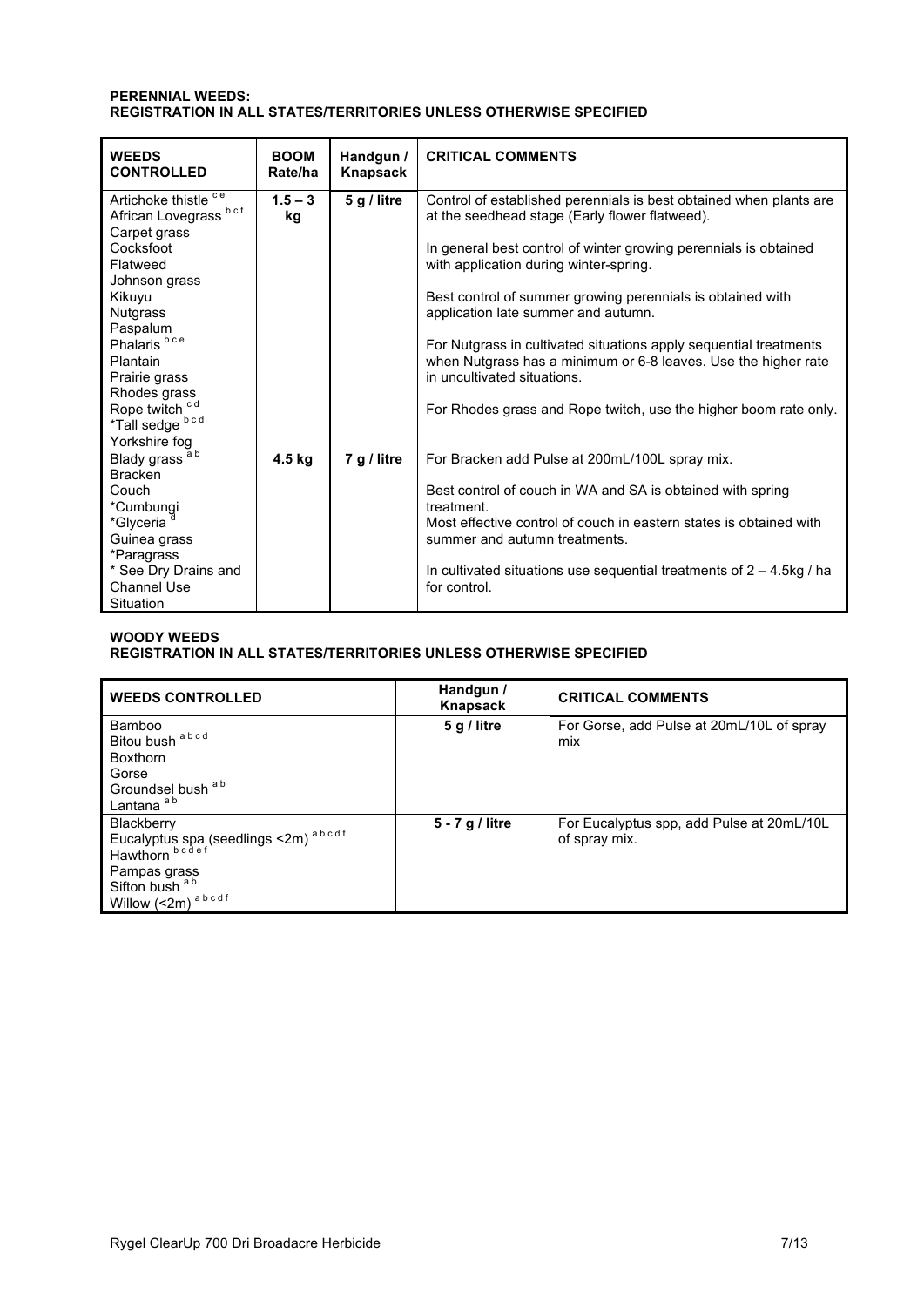# **CONSERVATION TILLAGE**

**Restraints:** To ensure herbicide absorption. DO NOT disturb weeds by cultivation, sowing or grazing for 1 day after treatment of annual weeds and 7 days for perennial weeds, except where noted.

| <b>SITUATION</b>                                                                | <b>WEEDS</b><br><b>CONTROLLED</b>                                                 | RATE / ha                                                                                                            | <b>CRITICAL COMMENTS</b>                                                                                                                                                                                                                                                                                                                                                                                                                                            |
|---------------------------------------------------------------------------------|-----------------------------------------------------------------------------------|----------------------------------------------------------------------------------------------------------------------|---------------------------------------------------------------------------------------------------------------------------------------------------------------------------------------------------------------------------------------------------------------------------------------------------------------------------------------------------------------------------------------------------------------------------------------------------------------------|
| <b>SOUTHERN</b><br><b>AUSTRALIA</b>                                             | <b>Barley grass</b><br>Brome grass<br>Volunteer cereals                           | 265g - 530g<br>pre-tillering                                                                                         | Treat only actively growing weeds not under<br>stress from low moisture, frost, cold, disease or<br>waterlogging. If heavy grazing has occurred, allow                                                                                                                                                                                                                                                                                                              |
| Prior to sowing a<br>crop or pasture with                                       | Wild oats                                                                         | 530g - 660g<br>post-tillering                                                                                        | regrowth to 6-8 cm before spraying and use the<br>higher rate.                                                                                                                                                                                                                                                                                                                                                                                                      |
| full soil disturbance<br>by cultivation or<br>sowing with a tyned<br>implement. | Annual phalaris<br>(Canary grass)<br>Annual ryegrass<br>Silvergrass               | $530g - 660g$<br>pre tillering<br>660g - 790g                                                                        | RATE SELECTION Increase to higher rates late<br>in the season or when treating under cold/overcast<br>conditions.                                                                                                                                                                                                                                                                                                                                                   |
| WA, SA, Vic and<br>NSW only                                                     | Winter grass<br>Calomba daisy<br>Capeweed<br>Doublegee/Spiny<br>Emex              | post tillering<br>265g - 530g<br>less than 8 cm<br>diam/height<br>530g - 790g<br>greater than 8<br>cm<br>diam/height | Full disturbance with cultivation or sowing with a<br>tyned implement may start one day after treatment<br>(7 days if Dock, Phalaris, Skeleton weed, Soursob<br>or Sorrel are present) and should occur within 21<br>days after treatment. Where cultivation or sowing<br>does not occur within 21 days, new weed growth<br>may require further treatment.<br>When treating light infestations of seedling annual<br>grasses (pre tillering) and annual broadleaved |
|                                                                                 | Amsinckia<br>Fumitory<br>Paterson's                                               | $530g -$<br>660g<br>less                                                                                             | weeds (less than 8cm dia/height), cultivation or<br>sowing may start 6 hours after treatment and<br>should occur within 21 days.                                                                                                                                                                                                                                                                                                                                    |
|                                                                                 | Curse<br>Saffron thistle<br>Scotch thistle<br>Spear thistle<br>Variegated thistle | than 12<br>cm<br>diam/heig<br>ht                                                                                     | <b>CROP ESTABLISHMENT</b> Sowing should not<br>proceed until conditions allow the formation of a<br>satisfactory seedbed. See Crop Establishment<br>for directions.                                                                                                                                                                                                                                                                                                 |
|                                                                                 | Volunteer lupins<br>Wild turnip                                                   | 660g - 790g<br>greater than<br>12 cm<br>diam/height                                                                  | ANNUAL RYEGRASS, SILVERGRASS AND<br><b>PERENNIAL GRASSES</b><br>Addition of Rygel Grass-Wett, 200 mL/100L spray                                                                                                                                                                                                                                                                                                                                                     |
|                                                                                 | Dock (seedling)                                                                   | 530g - 790g                                                                                                          | solution, may improve control.<br>When treating dense infestations of Silvergrass,                                                                                                                                                                                                                                                                                                                                                                                  |
|                                                                                 | Perennial phalaris<br>Sorrel<br>Sub clover                                        | 790g                                                                                                                 | use of low volume nozzles (e.g. SS11001, Hardi<br>No.10) and a spray volume of 70L/ha or more is<br>recommended to improve plant spray coverage.                                                                                                                                                                                                                                                                                                                    |
|                                                                                 | Soursob<br>Skeleton weed-fully<br>emerged rosettes.<br>NSW only                   |                                                                                                                      | <b>TANK MIXTURES</b> For improved control of clover<br>add dicamba (200g/L). Read and follow all label<br>directions, restraints, plant-back periods,<br>withholding periods, regional use restrictions and<br>safety directions for the tank-mix products.                                                                                                                                                                                                         |
|                                                                                 |                                                                                   |                                                                                                                      | PERENNIAL WEEDS For Perennial phalaris,<br>Soursob, Skeleton weeds and Sorrel, Rygel<br>ClearUp 700 Dri Broadacre Herbicide will provide<br>knockdown, seasonal suppression and reduction<br>in treated plant numbers.                                                                                                                                                                                                                                              |
|                                                                                 | All the above weeds.<br>TAS only                                                  | 790g - 1.6 kg                                                                                                        | TASMANIA Use 790g/ha on annual weeds.<br>Increase to 1.6 kg/ha where perennial weeds are<br>being treated. To control White clover and improve<br>control of Sorrel and Dock, add 1L/ha dicamba<br>(200g/L). Observe label directions and plant-back<br>periods.                                                                                                                                                                                                    |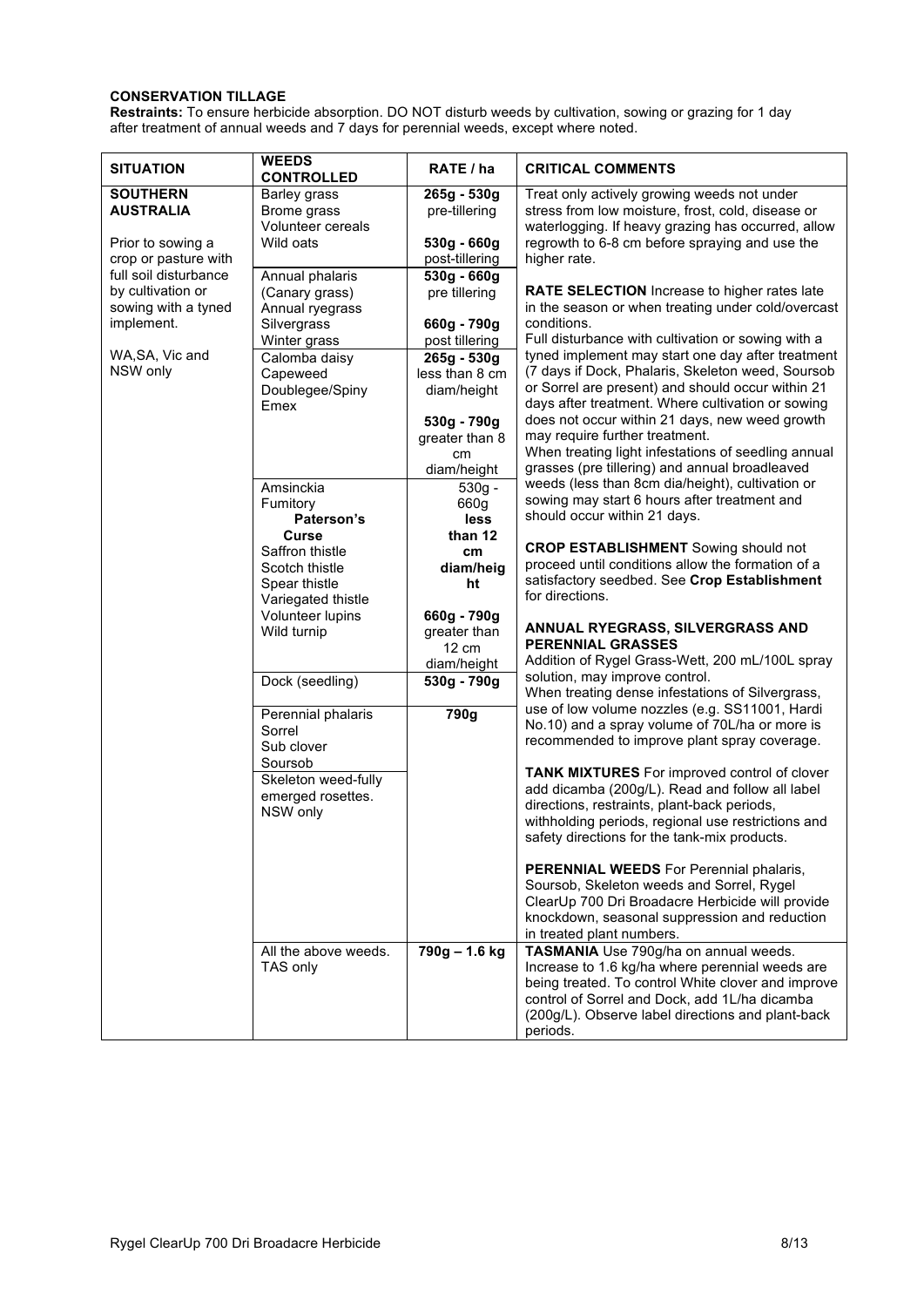| <b>SITUATION</b>                                                                                                                             | <b>WEEDS</b><br><b>CONTROLLED</b>                                                                                                                                                                                                                                                                                                         | RATE /ha                                                                    | <b>CRITICAL COMMENTS</b>                                                                                                                                                                                                                                                                                                                                                                                                                                                                                                                                                                                                                                                                                                                                                                                                                                                                                                                                                                                                                                                                                                                                                                                                                                                                                                                                                                                                                                                                                                                                                                                                                                                                                                                                                                                                                                                                                                                                                                                                                       |
|----------------------------------------------------------------------------------------------------------------------------------------------|-------------------------------------------------------------------------------------------------------------------------------------------------------------------------------------------------------------------------------------------------------------------------------------------------------------------------------------------|-----------------------------------------------------------------------------|------------------------------------------------------------------------------------------------------------------------------------------------------------------------------------------------------------------------------------------------------------------------------------------------------------------------------------------------------------------------------------------------------------------------------------------------------------------------------------------------------------------------------------------------------------------------------------------------------------------------------------------------------------------------------------------------------------------------------------------------------------------------------------------------------------------------------------------------------------------------------------------------------------------------------------------------------------------------------------------------------------------------------------------------------------------------------------------------------------------------------------------------------------------------------------------------------------------------------------------------------------------------------------------------------------------------------------------------------------------------------------------------------------------------------------------------------------------------------------------------------------------------------------------------------------------------------------------------------------------------------------------------------------------------------------------------------------------------------------------------------------------------------------------------------------------------------------------------------------------------------------------------------------------------------------------------------------------------------------------------------------------------------------------------|
| <b>SOUTHERN</b><br><b>AUSTRALIA</b>                                                                                                          | <b>Barley grass</b><br>Volunteer cereals<br>Wild oats                                                                                                                                                                                                                                                                                     | 530g-790g                                                                   | Treat only actively growing weeds not under<br>stress from low moisture, frost, cold, disease or<br>waterlogging. If heavy grazing of mature plants                                                                                                                                                                                                                                                                                                                                                                                                                                                                                                                                                                                                                                                                                                                                                                                                                                                                                                                                                                                                                                                                                                                                                                                                                                                                                                                                                                                                                                                                                                                                                                                                                                                                                                                                                                                                                                                                                            |
| Prior to establishing a<br>crop or pasture<br>with an implement<br>that gives minimal or<br>no soil disturbance.<br>NSW, Vic, SA, WA<br>only | Brome grass<br>Canary grass<br>Capeweed<br>Variegated thistle<br>Winter grass<br>Annual ryegrass<br>Paterson's curse<br>Saffron thistle<br>Scotch thistle<br>Spear thistle<br>Silvergrass<br>Wild mustard<br>Wild radish<br>Erodium<br>Plantain<br>Perennial-Phalaris<br>Sorrel<br>Sub clover<br>Yorkshire fog<br><b>Dock</b><br>Flatweed | $660g - 1kg$<br>790g - 1 kg<br>$990q - 1.3$ kg<br>$1.3$ kg<br>790g - 1.6 kg | has occurred, allow regrowth to 6-8 cm before<br>spraying and use the higher rate.<br>RATE SELECTION Use the lower rate on young<br>weeds; increase to the higher rate where grasses<br>reach full tillering or where broadleaf weeds reach<br>stem elongation/budding. Increase to higher rates<br>in spring or when treating under cold/overcast<br>conditions.<br><b>AERIAL APPLICATION</b><br>Use the higher rates. See Aerial Equipment.<br>ANUAL RYEGRASS, SILVERGRASS AND<br><b>PERENNIAL GRASSES.</b><br>Add Rygel Grass-Wett, 200mL/100L spray<br>solution. When treating dense infestations of<br>Silvergrass, use of low volume nozzles (e.g.<br>SS11001, Hardi No.10) and a spray volume of<br>70L/ha or more is recommended to improve plant<br>spray coverage.<br>TANK MIXTURES For improved control of Dock,<br>Sorrel and Sub. clover, add dicamba (200g/L).<br>Read and follow all label directions, restraints,<br>plant-back periods, withholding periods, regional<br>use restrictions and safety directions for the tank-<br>mix products. See Tank Mixtures for directions.<br>Addition of ammonium sulphate, 2kg/100L, may<br>improve control when treating under adverse<br>environmental conditions.<br><b>PASTURE OR CROP ESTABLISHMENT. DO</b><br>NOT sow into excessive trash. Trash may be<br>removed by grazing after treatment. Grazing may<br>commence one day after treatment of annual<br>weeds (small) and 7 days for perennial weeds.<br>Delay grazing for three days where annual weeds<br>are large. Sowing may proceed when excessive<br>trash is removed, but not sooner than one day<br>after treatment of annual weeds and 7 days for<br>perennial weeds. See also Crop Establishment.<br><b>AERIAL (OR SURFACE) SEEDING Delay</b><br>seeding until trash is completely removed by<br>grazing and/or plant decay. When establishing<br>pasture, ensure application of fertiliser and<br>insecticides and follow-up management is<br>undertaken as required.<br>TASMANIA Use 790g/ha on annual weeds. |
|                                                                                                                                              | All the above weeds.<br>TAS only                                                                                                                                                                                                                                                                                                          |                                                                             | Increase to 1.6 kg/ha where perennial weeds are<br>being treated. To control White clover and improve<br>control of Sorrel and Dock, add 1L/ha dicamba<br>(200g/L).<br>Observe dicamba label directions and plant-back<br>periods.                                                                                                                                                                                                                                                                                                                                                                                                                                                                                                                                                                                                                                                                                                                                                                                                                                                                                                                                                                                                                                                                                                                                                                                                                                                                                                                                                                                                                                                                                                                                                                                                                                                                                                                                                                                                             |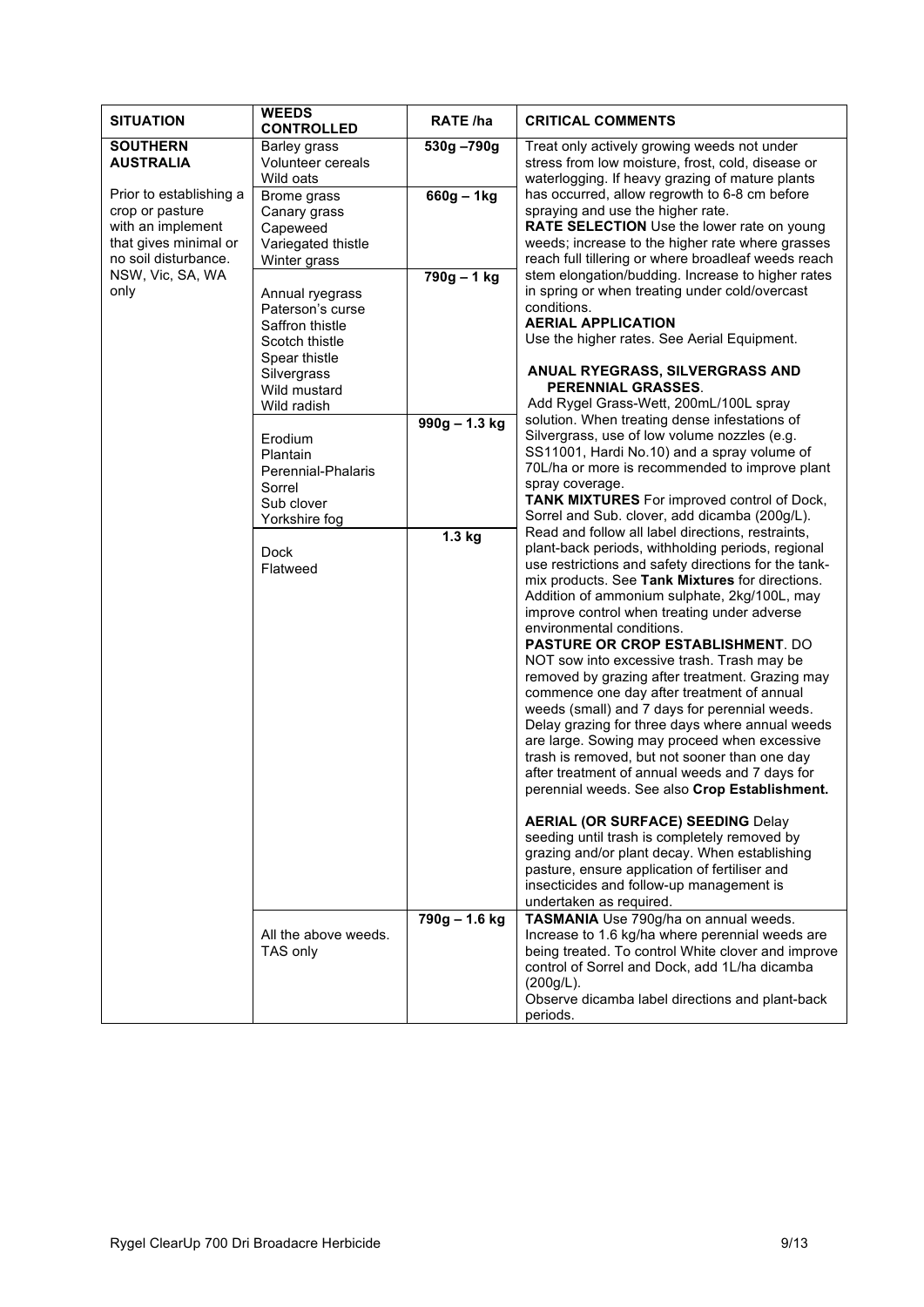| <b>SITUATION</b>                                                                                                                                       | <b>CONTROLLED</b>                                      | RATE /ha       | <b>CRITICAL COMMENTS</b>                                                                                                                                                                                                                                                                                                                                                                                                                                                                                                                                            |
|--------------------------------------------------------------------------------------------------------------------------------------------------------|--------------------------------------------------------|----------------|---------------------------------------------------------------------------------------------------------------------------------------------------------------------------------------------------------------------------------------------------------------------------------------------------------------------------------------------------------------------------------------------------------------------------------------------------------------------------------------------------------------------------------------------------------------------|
| <b>SOUTHERN</b><br><b>AUSTRALIA</b><br>Barley grass<br>Wild oats<br>To commence a                                                                      | Volunteer cereals                                      | $530g - 790g$  | Treat only actively growing weeds not under stress<br>from low moisture, frost, cold, disease or<br>waterlogging. If heavy grazing has occurred, allow<br>regrowth to 6-8 cm before spraying.                                                                                                                                                                                                                                                                                                                                                                       |
| fallow.<br>NSW, Vic, SA,<br>WA only<br>Brome grass<br>Capeweed<br>Scotch thistle<br>Silvergrass<br>Spear thistle                                       | Annual Ryegrass<br>Paterson's curse<br>Saffron thistle | 790g - 1kg     | RATE SELECTION Use lower rates in young weeds<br>or where cultivation is to follow within 21 days.<br>Increase to the high rates where grasses reach full<br>tillering or where broadleaf weeds reach stem<br>elongation/budding.<br>ANNUAL RYEGRASS, SILVERGRASS AND<br>PERENNIAL GRASSES.<br>Add Rygel Grass-Wett TX at 200 mL/100L spray                                                                                                                                                                                                                         |
| Wild mustard<br>Wild radish<br>Wild turnip                                                                                                             |                                                        |                | solution. When treating dense infestations of<br>Silvergrass, use of low volume nozzles (e.g.<br>SS11001), Hardi No.10) and a spray volume of                                                                                                                                                                                                                                                                                                                                                                                                                       |
| Hoary cress<br>Soursob                                                                                                                                 |                                                        | 790g           | 70L/ha or more is recommended to improve plant<br>spray coverage.<br><b>HOARY CRESS</b> Treat from late-rosette to early<br>flowering.<br><b>SOURSOB</b> Treat at tuber exhaustion.<br><b>COUCH</b> Use higher rate on dense infestations. Apply                                                                                                                                                                                                                                                                                                                    |
| Couch                                                                                                                                                  |                                                        | 790g - 1.6kg   | sequential treatments during summer and autumn<br>with autumn being most effective. Repeat applications<br>ill be required for full control. For improved control,<br>use in conjunction with cultivation.<br>TANK MIXTURES For improved control of clover add<br>dicamba (200g/L) Read and follow all label directions,<br>restraints, plant-back periods, withholding periods,<br>regional use restrictions and safety directions for the<br>tank-mix products. See Tank Mixtures for directions.                                                                 |
| All the above<br>weeds.<br>TAS only                                                                                                                    |                                                        | 790g - 1.6kg   | TASMANIA Use 790g/ha on annual weeds. Increase<br>to 1.6 kg where perennial weeds are being treated. To<br>control White clover and improve control of Sorrel and<br>Dock, add 1L/ha dicamba label directions and plant<br>back periods                                                                                                                                                                                                                                                                                                                             |
| <b>PASTURE</b><br><b>Barley grass</b><br><b>TOPPING</b><br>Brome grass<br>Capeweed<br>Silvergrass<br>For annual                                        |                                                        | $160g - 240g$  | Remove stock prior to treatment to allow even<br>regrowth. Apply to Capeweed and Annual ryegrass at<br>FLOWERING. For other grasses, apply from HEAD to<br>MILKY DOUGH stage. Use the higher rate for dense                                                                                                                                                                                                                                                                                                                                                         |
| grass<br>Capeweed and<br>Calomba daisy<br>seed set<br>reduction                                                                                        | Annual ryegrass<br>Calomba daisy                       | 240g           | infestations or where Annual<br>Ryegrass is present. Apply before signs of plants<br>"haying off". Reduction in pasture legume population<br>may occur as a result of treatment. DO NOT apply to<br>clover or medic crops intended for seed or hay.                                                                                                                                                                                                                                                                                                                 |
| Seed-head<br><b>Bentgrass</b><br>suppression of<br>Perennial<br>grasses                                                                                |                                                        | $200g - 330g$  | TIMING: Treat from late October to late November.<br>Apply before seedheads have emerged. Use the<br>higher rate where growth is excessive and<br>renovation is intended the following autumn.<br>FOLLOW-UP MANAGEMENT: Graze hard after<br>spraying.                                                                                                                                                                                                                                                                                                               |
| <b>POA</b><br><b>TUSSOCK</b><br><b>INFESTED</b><br>Poa tussock<br><b>PASTURE</b><br>For reduction of<br>ground cover<br>allowing pasture<br>renovation | Most annual weeds<br>and suppression of                | $1.6 - 2.1$ kg | TIMING: Graze heavily, then remove at least 14 days<br>before spraying to allow fresh regrowth. Apply to<br>actively growing plants after the autumn break but<br>before heavy frosts (March-May).<br><b>APPLICATION</b> Increasing to the higher rate may give<br>more effective reductions. If aerial spraying, see<br><b>Aerial Equipment.</b><br>FOLLOW-UP MANAGEMENT: Sowing may start<br>from 14 days after spraying. It is essential that correct<br>follow-up pasture establishment and management<br>occurs after treatment. Spot treatment will limit re- |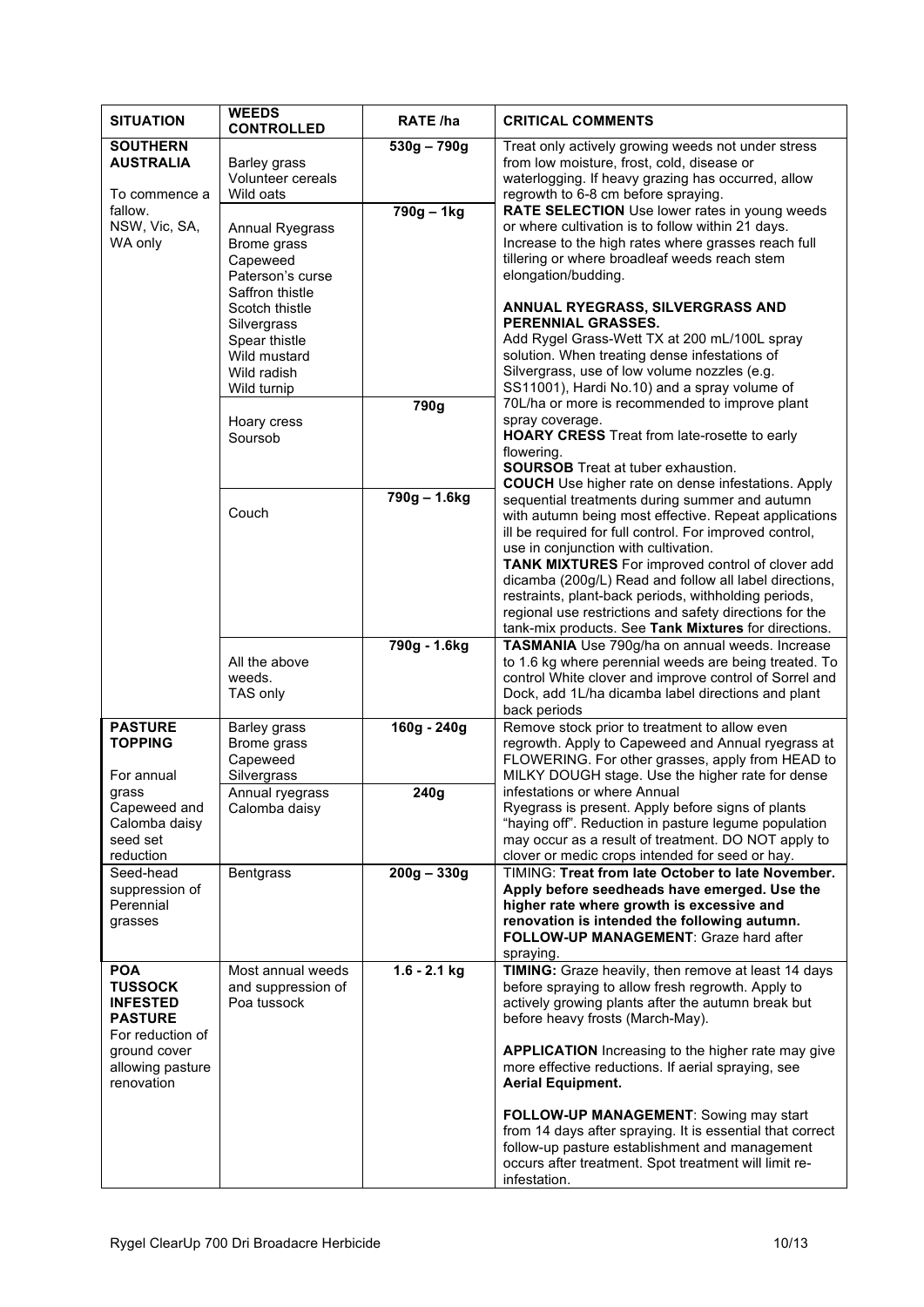| <b>SITUATION</b>                                                                                                                                             | <b>WEEDS</b><br><b>CONTROLLED</b>                                                                                                                                                                                                                                                                  | RATE /ha                                                                                                                                       | <b>CRITICAL COMMENTS</b>                                                                                                                                                                                                                                                                                                                                                                                       |
|--------------------------------------------------------------------------------------------------------------------------------------------------------------|----------------------------------------------------------------------------------------------------------------------------------------------------------------------------------------------------------------------------------------------------------------------------------------------------|------------------------------------------------------------------------------------------------------------------------------------------------|----------------------------------------------------------------------------------------------------------------------------------------------------------------------------------------------------------------------------------------------------------------------------------------------------------------------------------------------------------------------------------------------------------------|
| <b>NORTHERN</b><br><b>AUSTRALIA</b><br>In fallows or<br>prior to sowing<br>a crop.                                                                           | Annual phalaris<br>(Canary grass)<br>Barley grass<br>Volunteer cereals<br>Wild oats                                                                                                                                                                                                                | $265g - 530g$                                                                                                                                  | Treat only actively growing weeds not under stress<br>from low moisture, frost, cold, disease or<br>waterlogging. If heavy grazing has occurred, allow<br>regrowth to 6-8 cm before spraying. Note that under<br>summer (hot) conditions, dense infestations of                                                                                                                                                |
| QLD, NSW only                                                                                                                                                | Barnyard grass<br>Columbus grass<br>(seedling)<br>Liverseed grass<br><b>Native Millet</b><br>Stinkgrass<br>(Lovegrass)<br>Volunteer sorghum                                                                                                                                                        | 530g - 1kg                                                                                                                                     | Barnyard grass and Liverseed grass may require<br>follow-up treatment for complete control. In winter<br>(cold) conditions symptoms on Deadnettle may be<br>slow to develop.<br>RATE SELECTION Use the lower rate on young<br>weeds; increase to the higher rate where grasses<br>reach full tillering or where broadleaf weeds reach                                                                          |
| Australian bluebell<br>530g-790g<br>(Qld 0nly)<br>Cudweed<br>Fumitory<br>Mexican poppy<br>New Zealand<br>satisfactory seedbed.<br>spinach<br>Saffron thistle | stem elongation/budding. At more advanced stages of<br>growth certain broadleaf weeds require a higher rate<br>range or the addition of 2,4-D ester.<br><b>CROP ESTABLISHMENT</b> Sowing should not<br>proceed until conditions allow the formation of a<br>See Crop Establishment for directions. |                                                                                                                                                |                                                                                                                                                                                                                                                                                                                                                                                                                |
|                                                                                                                                                              | Spear thistle<br>Spurge<br>Stinking goosefoot<br>Black (giant)<br>pigweed<br>Boggabri weed<br>Caltrop (Yellowvine)<br>Indian hedge<br>mustard<br>Mintweed                                                                                                                                          | 265g - 530g up to<br>5 true leaves or 3<br>cm dia/ height<br>530g - 790g<br>greater than 5 true<br>leaves or 3 cm<br>dia/ height               | <b>TANK MIXTURES</b> Read and follow all label<br>directions, restraints, plant-back periods, withholding<br>periods, regional use restrictions and safety directions<br>for the tank-mix products. DO NOT tank mix with<br>atrazine when spraying Barnyard grass or Liverseed<br>grass.<br><b>AERIAL APPLICATION</b> For instructions on aerial<br>application under hot conditions, see Aerial<br>Equipment. |
|                                                                                                                                                              | Summer grass<br>African turnip weed<br>Deadnettle<br>Sweet summer<br>grass<br>Variegated thistle<br>Volunteer sunflower                                                                                                                                                                            | 400g - 530g up to<br>5 true leaves or 3<br>cm dia/ height<br>530g - 1kg<br>greater than 5 true<br>leaves or 3 cm<br>dia/height                 | DO NOT apply by aircraft when temperature is above<br>30C.                                                                                                                                                                                                                                                                                                                                                     |
|                                                                                                                                                              | Annual ground<br>cherry (Gooseberry)<br>Bladder ketmia<br>Carmel melon<br>False castor oil<br>plant (Thornapple)<br>Noogoora burr<br>Turnip weed<br>Wild lettuce<br>Wild turnip<br>Wireweed                                                                                                        | 530g - 790g prior<br>to stem<br>elongation/buddin<br>g After that use<br>265g - 790g plus<br>500-700mL 2,4-D<br>ester (800 g/L) or<br>790g-1kg |                                                                                                                                                                                                                                                                                                                                                                                                                |
|                                                                                                                                                              | Sowthistle<br>Milkthistle                                                                                                                                                                                                                                                                          | $400 g - 530g$<br>rosettes up to 3cm<br>dia.<br>$530g - 1kg$<br>greater than 3cm<br>dia                                                        | Previously grazed plants may be difficult to control<br>without allowing full recovery.                                                                                                                                                                                                                                                                                                                        |
|                                                                                                                                                              | Couch                                                                                                                                                                                                                                                                                              | 790 g - 1.6kg                                                                                                                                  | Use the higher rate for dense infestations. Apply<br>sequential treatments during summer and autumn,<br>with autumn being the most effective. Repeat<br>applications will be required for full control. For<br>improved control use in conjunction with cultivation.                                                                                                                                           |
|                                                                                                                                                              | Johnson grass                                                                                                                                                                                                                                                                                      | $1kg - 1.6kg$                                                                                                                                  | Use the higher rate on plant approaching seedhead<br>stage. Apply to plants with a minimum of 30cm new<br>growth. Sequential treatments will be required for long<br>term control.                                                                                                                                                                                                                             |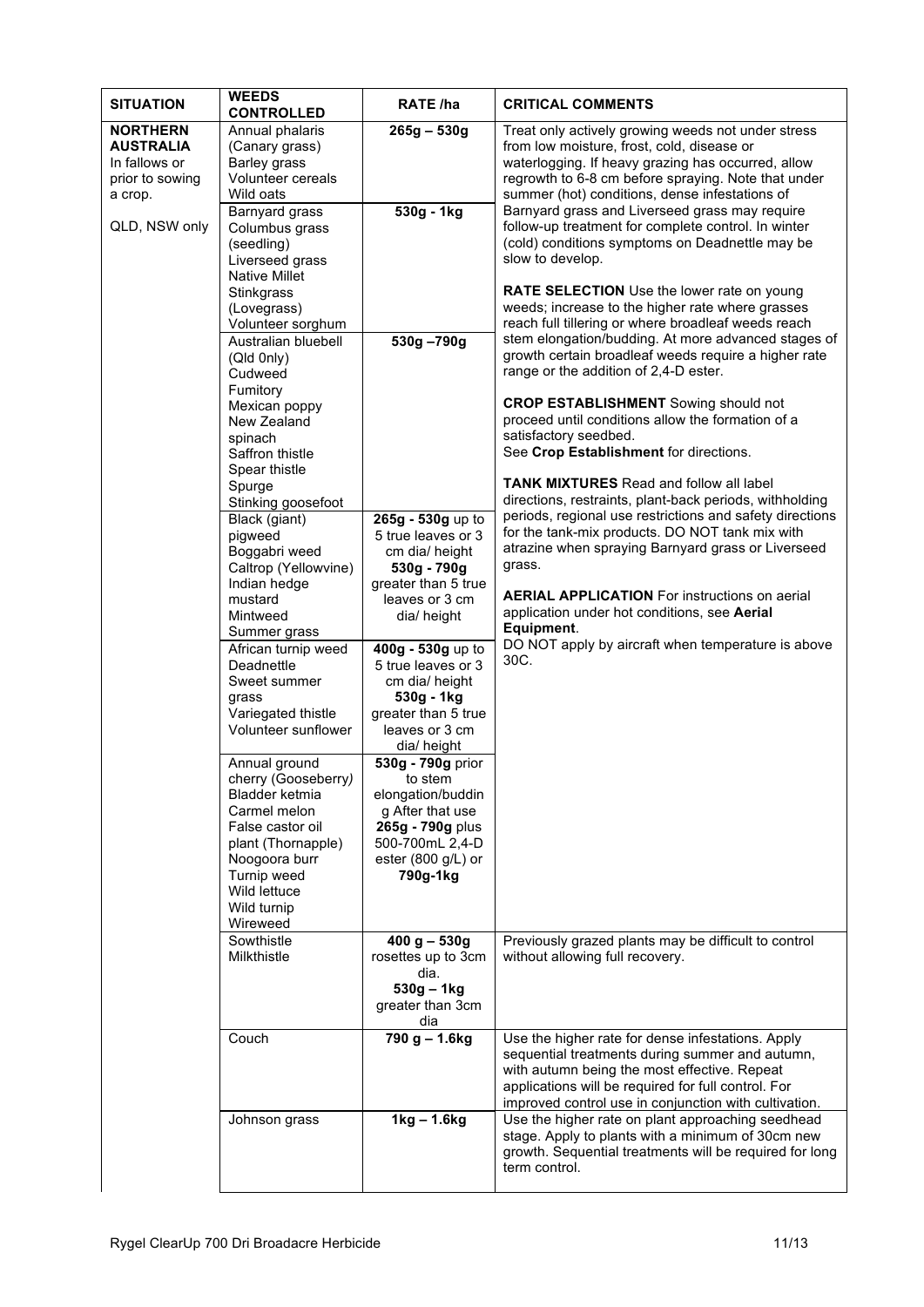| <b>SITUATION</b>                                                    | <b>WEEDS</b><br><b>CONTROLLED</b>                                                                                               | <b>RATE /ha</b>                                                                                                                                                          | <b>CRITICAL COMMENTS</b>                                                                                                                                                                                                                                                                                                                                                                                                                                                                                                                                                                                                                                                                       |
|---------------------------------------------------------------------|---------------------------------------------------------------------------------------------------------------------------------|--------------------------------------------------------------------------------------------------------------------------------------------------------------------------|------------------------------------------------------------------------------------------------------------------------------------------------------------------------------------------------------------------------------------------------------------------------------------------------------------------------------------------------------------------------------------------------------------------------------------------------------------------------------------------------------------------------------------------------------------------------------------------------------------------------------------------------------------------------------------------------|
|                                                                     | <b>Nutgrass</b>                                                                                                                 | $1.6$ kg + 1.6kg                                                                                                                                                         | Make the first application to actively growing plants<br>when at least 20% have reached the head stage<br>(normally about Feb). After allowing maximum re-<br>emergence to occur (normally 6-8 weeks), it is<br>essential to make a second application.<br>Note Follow up treatments should be made as part of<br>a Nutgrass control program.                                                                                                                                                                                                                                                                                                                                                  |
| <b>SORGHUM</b><br><b>CONTROL</b><br>(Pre-harvest)<br>QLD, NSW only  | Sorghum (grain<br>sorghum)<br>DO NOT apply to<br>varieties intended<br>for seed production<br>or varieties prone to<br>lodging. | 790g - 1kg                                                                                                                                                               | Apply when grain moisture is less than 25%. Pre-<br>harvest treatments may increase the likelihood of<br>crop lodging. Apply treatments to previously<br>slashed/grazed stubble when at least 20cm of new<br>growth has occurred.<br><b>CAUTION</b> Sorghum may be naturally toxic to stock.                                                                                                                                                                                                                                                                                                                                                                                                   |
| <b>SORGHUM</b><br><b>CONTROL</b><br>(Post-harvest)<br>QLD, NSW only | Sorghum stubble<br>(grain sorghum)                                                                                              | 530g - 790g<br>for fresh regrowth<br>from slashed<br>stubble.<br>790g - 1kg<br>for standing<br>stubble if<br>sufficiently green.<br>790g - 1kg fresh<br>spring regrowth. |                                                                                                                                                                                                                                                                                                                                                                                                                                                                                                                                                                                                                                                                                                |
| <b>SUGARCANE</b><br>Ratoon spray<br>out<br>QLD, NSW only            | Sugarcane ratoon<br>regrowth                                                                                                    | 2.1kg - 4.8 kg                                                                                                                                                           | APPLY UNDER GOOD GROWING CONDITIONS<br>ONLY to actively growing ratoons 60-120 cm tall.<br>DO NOT apply if plants are under stress from low<br>moisture or waterlogging.<br>Use the lower rate for suppression or where<br>cultivation is to follow. Use the higher rate for control.                                                                                                                                                                                                                                                                                                                                                                                                          |
| <b>RICE</b><br>Direct drilling<br>NSW only                          | Annual phalaris<br>(Canary grass)<br>Annual ryegrass<br>Barley grass<br>Burr medic<br>Sub clover<br>Winter grass                | 530g - 660g                                                                                                                                                              | Rygel ClearUp 700 Dri Broadacre Herbicide is less<br>effective on drought-stressed plants. In drought<br>conditions a pre-watering prior to spraying is<br>recommended.<br>In grazed situations, if heavy grazing has occurred<br>allow regrowth to 6-8 cm before spraying.<br><b>ANNUAL RYEGRASS Add Rygel Grass-Wett at 200</b><br>mL/100L of spray solution and where dominant, use<br>the higher rate.<br><b>SOWING</b> Direct drilling may take place 1-14 days<br>after spraying.<br>Rygel ClearUp 700 Dri Broadacre Herbicide does not<br>provide residual weed control. Permanent water and<br>approved selective herbicides should be used to<br>provide continuing control of weeds. |